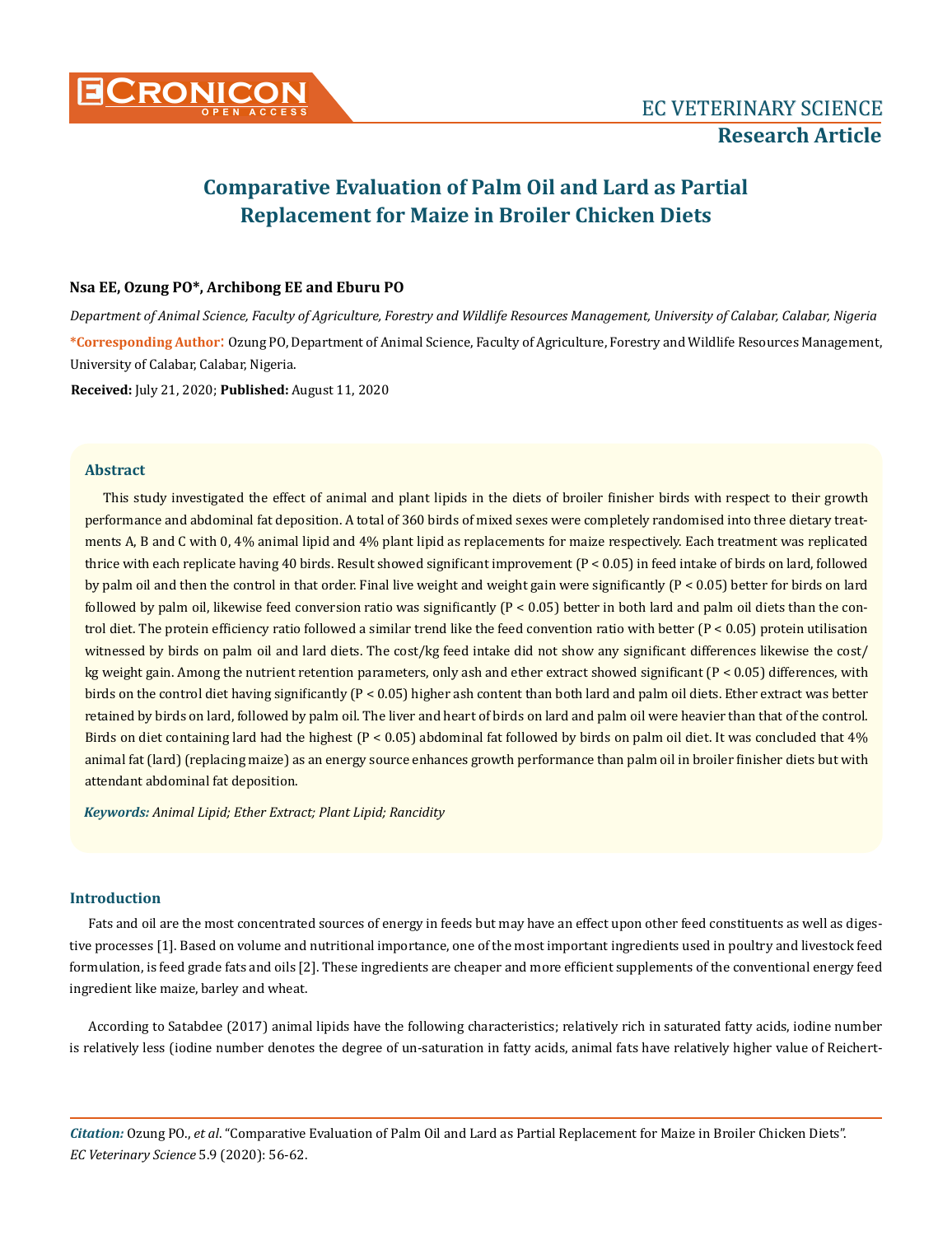#### **Comparative Evaluation of Palm Oil and Lard as Partial Replacement for Maize in Broiler Chicken Diets**

meisl-number (which is how much volatile acid can be extracted from a fat through saponification), oxidative rancidity is observed more frequently and finally are stored in the liver and beneath the skin, furthermore, plant lipids are comparatively rich in unsaturated fatty acids and due to their high unsaturation tend to stay liquid at room temperature, hence commonly known as oils (Satabdee, 2017). Iodine number of plant fats is more than that of plants; oxidative rancidity is relatively less in plants. Obioha [3] reported that the fat present in the meat of monogastrics reflects the type of oil contained in the diet fed to the animals as some oils have undesirable taints.

Feed grade fats in animal feed formulation contribute 6 - 20% of the metabolisable energy. It increases feed efficiency, decreases feed intake, improves feed conversion ratio, increases growth rate, reduces the rate of passage of the digesta in the gastro-intestinal tract [4] and according to Finman., *et al*. (2008) ensures better absorption of all nutrients. Various sources of feed grade fats include: tallow, poultry fat, lard (pork), yellow grease (restaurant) and vegetable fat like sunflower, soybean, canola and palm oils [5].

These various oil and fats however, differ in the type of fatty acids they contain as such differ in their contribution to energy in the feed and abdominal fat deposition [6].

This study was therefore designed to determine the effect of animal lipid (lard) and plant lipid (palm oil) on growth performance and fat deposition of broiler finisher birds.

# **Materials and Methods**

#### **Experimental site**

The experiment was carried out at the Poultry Unit of the Teaching and Research Farm, University of Calabar, Calabar, Nigeria. The climatic records during the period of the experiment (Dry season, December-February) showed an average temperature and relative humidity of  $32^{\circ}$ C and  $72.5\%$  respectively [7].

Three hundred and sixty (360), 28-day old 'Fidan', heavy strain birds were used for a 28-day feeding trial. The finisher birds were individually weighed after passing through a common starter diet (Top feed) after undergoing all routine vaccination and necessary medications. They were then randomly assigned to three treatment groups of sixty birds per treatment, with each treatment consisting of three replicates of twenty birds each. Feeds and water were given to the birds *ad libitum*. The birds were reared on deep litter house with wood shavings as litter material.

#### **Digestibility trial**

At the end of the feeding trial, 4 birds per replicate were randomly selected and kept in metabolic cages. The birds were fed the same diets offered during the feeding trial. Records on feed intake and excreta were taken on a daily basis with the use of electronic weighing balance. The daily excreta were dried to a constant weight of 80°C in the oven. The dried samples were milled in a meadows model 35 hammer mill and sieved through a mesh of 5 mm and stored at room temperature for proximate analysis. The digestibility trial lasted 10 days: 7 days for excreta collection and 3 days for acclimatization. The following formula was used in calculating nutrient digestibility:

Amount of nutrient in feed - amount of nutrient in faeces x 100

% Nutrient digestibility =

Amount of nutrient in feed

#### **Carcass analysis**

Six birds per replicate after being starved for 18 hours at the end the experimental period were slaughtered, de-feathered after scalding in warm water. They were then cut into retail parts and weighed. Weights of parts were expressed as percentage of the live weight.

*Citation:* Ozung PO., *et al*. "Comparative Evaluation of Palm Oil and Lard as Partial Replacement for Maize in Broiler Chicken Diets". *EC Veterinary Science* 5.9 (2020): 56-62.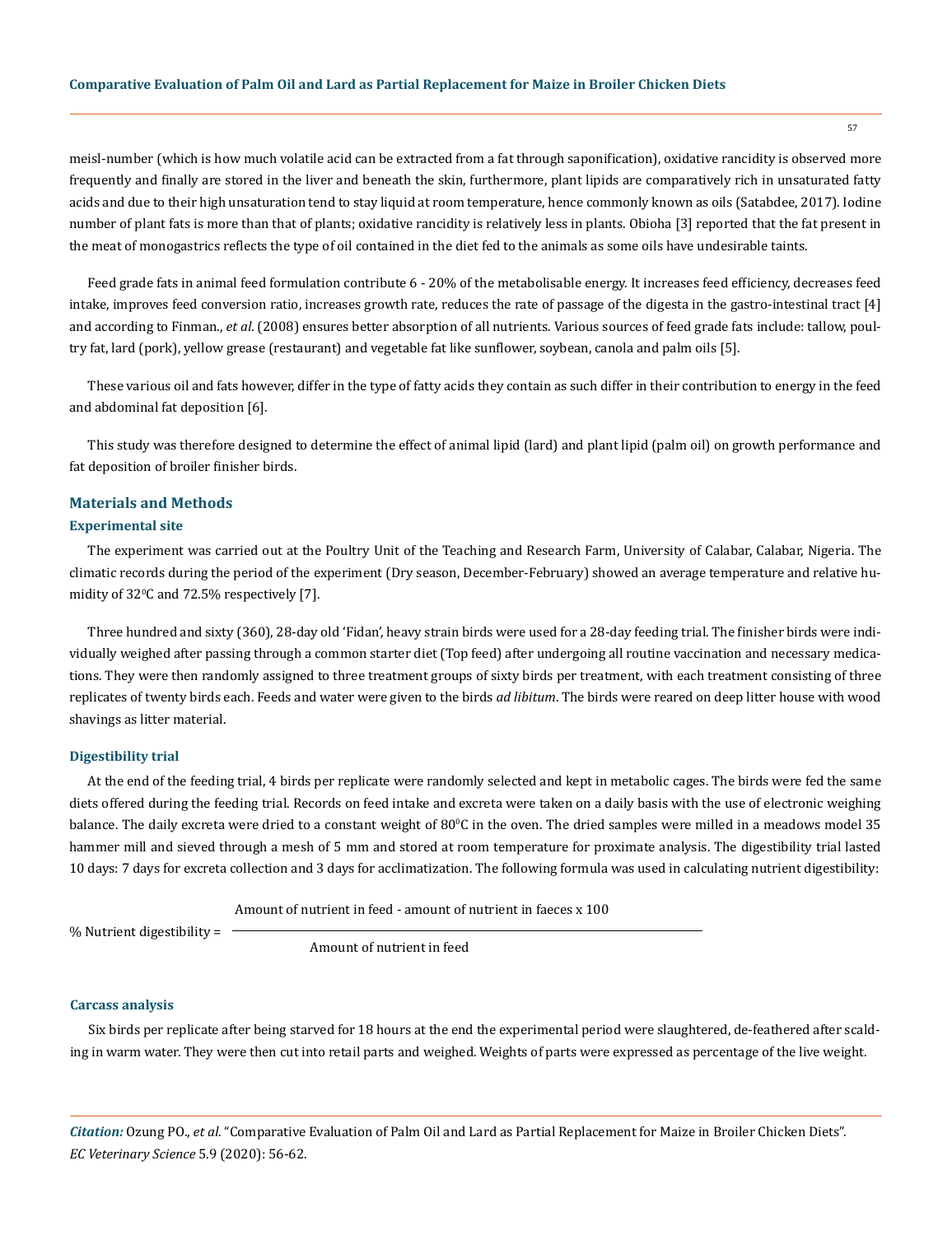## **Experimental diets**

The plant lipid (Palm oil) and animal lipid (Lard) were sourced from within the University of Calabar Community. The lard from the back of pigs was boiled until all the water content was removed, while the oil was collected for this experiment. Maize was replaced by 0, 4% palm oil and 4% lard to form dietary treatments A (Control), B and C respectively.

| <b>Ingredients</b> (%)     | Diet A (Control)<br>$(0%$ lipid) | Diet B (Palm oil) (4%<br>replacement for maize) | Diet C (Lard) (4% replacement<br>for maize) |  |
|----------------------------|----------------------------------|-------------------------------------------------|---------------------------------------------|--|
| Maize                      | 59.00                            | 55.00                                           | 55.00                                       |  |
| Soybean meal               | 28.00                            | 28.00                                           | 28.00                                       |  |
| Wheat offal                | 6.00                             | 6.00                                            | 6.00                                        |  |
| Palm oil                   |                                  | 4.00                                            |                                             |  |
| Lard                       |                                  |                                                 | 4.00                                        |  |
| Fish meal                  | 2.50                             | 2.50                                            | 2.50                                        |  |
| Bone meal                  | 2.50                             | 2.50                                            | 2.50                                        |  |
| Oyster shell               | 1.25                             | 1.25                                            | 1.25                                        |  |
| Lysine                     | 0.25                             | 0.25                                            | 0.25                                        |  |
| Methionine                 | 0.25                             | 0.25                                            | 0.25                                        |  |
| *Vit/min premixes          | 0.25                             | 0.25                                            | 0.25                                        |  |
| Total                      | 100.00                           | 100.00                                          | 100.00                                      |  |
| <b>Calculated analysis</b> |                                  |                                                 |                                             |  |
| Crude protein (%)          | 20.92                            | 20.78                                           | 20.78                                       |  |
| Crude fibre (%)            | 4.28                             | 4.26                                            | 4.26                                        |  |
| Calcium (%)                | 1.23                             | 1.20                                            | 1.20                                        |  |
| Available phosphorus (%)   | 0.78                             | 0.75                                            | 0.75                                        |  |
| Methionine (%)             | 0.46                             | 0.43                                            | 0.43                                        |  |
| Lysine (%)                 | 1.18                             | 1.14                                            | 1.13                                        |  |
| ME (Kcal/Kg)               | 3,099.12                         | 3,194.00                                        | 3,205.00                                    |  |
| <b>Determined analysis</b> |                                  |                                                 |                                             |  |
| Crude protein (%)          | 20.86                            | 20.59                                           | 20.61                                       |  |
| Ether extract (%)          | 3.97                             | 5.55                                            | 5.84                                        |  |
| Ash $(\% )$                | 4.03                             | 3.48                                            | 3.41                                        |  |
| Gross Energy (Mj/kg)       | 14.36                            | 14.74                                           | 14.91                                       |  |

## *Table 1: Gross composition of experimental finisher diets.*

*\*Composition per 2 kg of mixture contains; Vitamin A- 15,000,000 iu, Vitamin D- 3,000,000 iu, Vitamin E- 15,000 iu, Vitamin K- 2.5g,*  Vitamin B<sub>1</sub>- 1g, Vitamin B<sub>2</sub>- 10g, Vitamin B<sub>12</sub>- 4g, Folic acid - 2g, Biotin - 0.1g, Niacin - 70g, BHT - 125g, Calcium D-Pantothenic acid - 20g.

## **Proximate analysis**

Feed, test ingredients and faecal samples were dried for 24 hours and milled into 1 mm screen before analysis (Fanimo., et al. 2007). Dry matter (DM), ash, CP (N x 6.25), ether extract and crude fibre (CF) were determined according to AOAC [8] methods.

*Citation:* Ozung PO., *et al*. "Comparative Evaluation of Palm Oil and Lard as Partial Replacement for Maize in Broiler Chicken Diets". *EC Veterinary Science* 5.9 (2020): 56-62.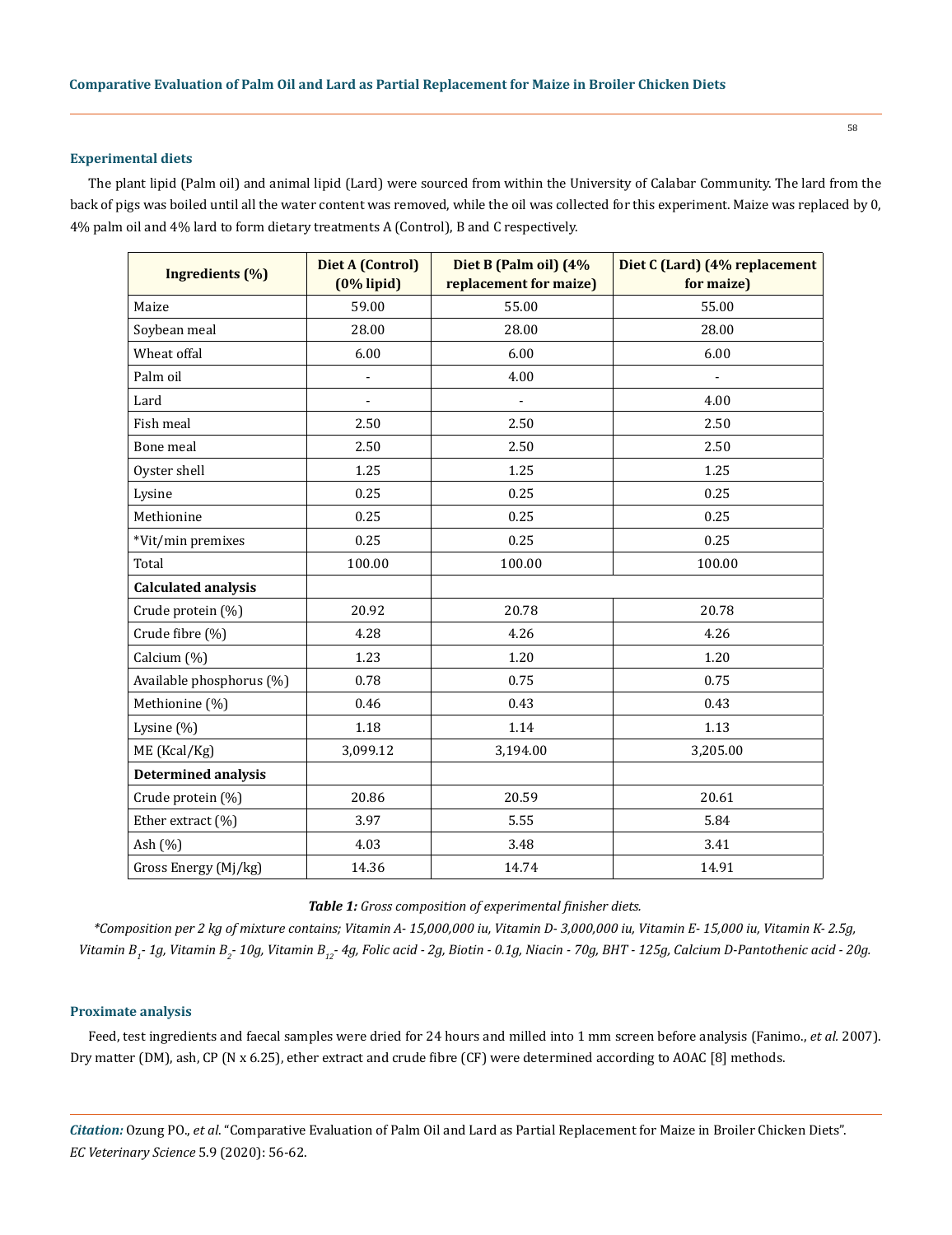#### **Determination of meat quality**

Samples of meat from the thigh and drumstick regions were analysed using [8] methods to proximate composition. For sensory evaluation, frozen meat samples thawed with the skin and bone intact from three samples per carcass were analysed. The meat samples were cooked at 170<sup>o</sup> C in a conventional pre-heated gas oven for 20 minutes. Cooked meat samples were removed from the oven, allowed to cool for 10 minutes, de-boned and muscles cubed according to Fanimo., *et al.* (2007) method. A modified hedonic scoring scale was used (Williams and Damron, 1998). The 16 panellists used 5 point scale to score for each sample namely: juiciness, flavour, intensity, tenderness and off flavour.

#### **Cost- benefits evaluation**

The prevailing market prices of the ingredients at the time of the study were used to determine the cost of 1 kg feed consumed and the cost of 1 kg feed consumed/weight gain.

#### **Data collection and statistical analysis**

Data on weight gain, feed intake, feed conversion ratio, protein efficiency, mortality and abdominal weight were all subjected to oneway analysis of variance for CRD using SPSS Statistical package [9]. Significant means among variables were separated using the Duncan Multiple Range Test [10].

#### **Results and Discussion**

Result of the partial replacement of maize with palm oil and lard is presented in table 3, it revealed significant (P < 0.05) differences in all the parameters considered apart from the cost/kg feed consumed, cost per kg weigh  $(N)$  and some organs.

| <b>Parameters</b>                   | Diet A<br><b>Control</b> | Diet B (4% Palm oil<br>replacement for maize) | Diet C (4% Lard replacement<br>for maize) | <b>SEM</b> |
|-------------------------------------|--------------------------|-----------------------------------------------|-------------------------------------------|------------|
| Initial weight (g/bird)             | 785.50                   | 790.00                                        | 770.80                                    | 1.98       |
| Final live weight(g/bird)           | 2800.78c                 | 2950.70 <sup>b</sup>                          | 2988.45 <sup>a</sup>                      | 2.02       |
| Daily weight gain(g/bird)           | 39.86c                   | 49.73 <sup>b</sup>                            | 53.90a                                    | 0.58       |
| Daily feed intake(g/bird)           | 142.48 <sup>b</sup>      | $159.64^{ab}$                                 | $161.71$ <sup>a</sup>                     | 3.88       |
| <b>Feed Conversion Ratio</b>        | 3.58 <sup>a</sup>        | 3.21 <sup>b</sup>                             | 3.00 <sup>c</sup>                         | 0.06       |
| Protein intake(g/bird)              | 29.81 <sup>b</sup>       | 33.17 <sup>a</sup>                            | $34.85^{\circ}$                           | 0.15       |
| Protein efficiency ratio            | 1.34                     | 1.50                                          | 1.55                                      | 0.02       |
| Mortality (%)                       | 0.00                     | 0.10                                          | 0.00                                      | 0.01       |
| Cost/kg feed, $(\mathbb{H})$        | 118.34                   | 120.00                                        | 119.34                                    | 1.88       |
| Cost/kg WG, $(\frac{N+1}{N})$       | 599.13                   | 619.55                                        | 607.88                                    | 2.81       |
| Abdominal fat deposition $(g/bird)$ | 2.17c                    | 5.10 <sup>b</sup>                             | 8.91a                                     | 0.08       |
| Nutrient utilization (%)            |                          |                                               |                                           |            |
| Dry Matter                          | 88.91                    | 85.30                                         | 86.09                                     | 1.51       |
| Crude protein                       | 68.10                    | 70.00                                         | 69.86                                     | 1.22       |
| Crude fibre                         | 31.08                    | 35.07                                         | 38.00                                     | 1.08       |
| Ether extract                       | 55.93c                   | 61.17b                                        | 68.03a                                    | 1.94       |
| Ash                                 | 64.04a                   | 56.00b                                        | 54.98b                                    | 2.01       |
| Nitrogen free extract               | 70.89                    | 71.00                                         | 70.54                                     | 2.80       |

*Table 2: Performance of finisher birds fed diets containing palm oil and lard as replacement for maize. a,b: Means on the same row with different superscripts differ significantly (P < 0.05).*

*Citation:* Ozung PO., *et al*. "Comparative Evaluation of Palm Oil and Lard as Partial Replacement for Maize in Broiler Chicken Diets". *EC Veterinary Science* 5.9 (2020): 56-62.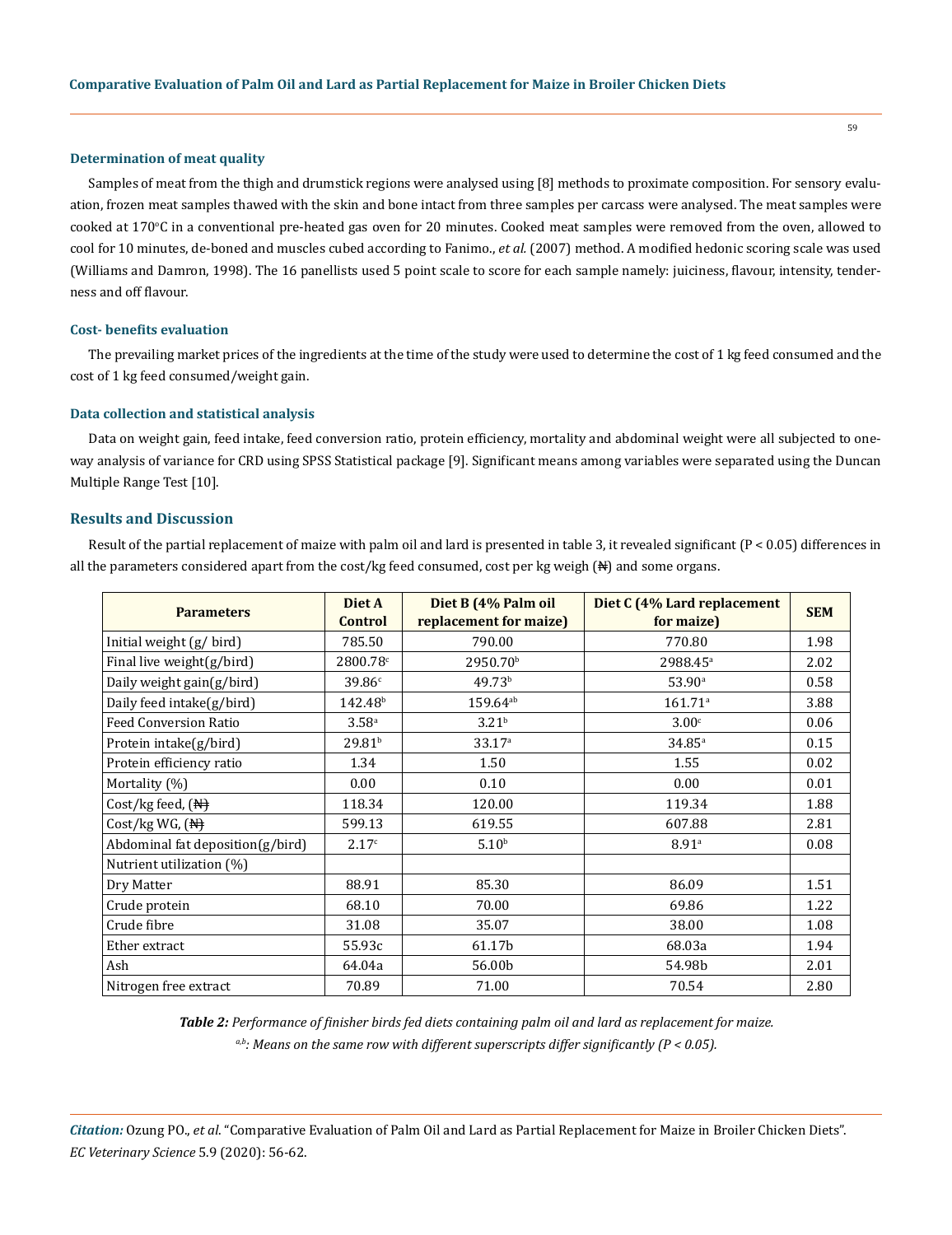The result revealed that more feed was significantly consumed  $(P < 0.05)$  by birds fed palm oil and lard diets which values were numerically (P < 0.05). The result agrees with the findings of Nsa., *et al.* [11]; Akpan and Nsa [12], who all attributed it to improvement in feed palatability as a result of oil inclusion in a diet for broiler birds.

The improved feed consumption by birds on oil palm and lard diets manifested in their final live weight and weight gain, where there was significant (P < 0.05) improvement of both parameters in birds fed diets with palm oil and lard over the control diet. More feed intake means more weight gain [13].

| Parameters (g)                       | Diet A             | Diet B              | Diet C            | <b>SEM</b> |  |  |  |  |  |
|--------------------------------------|--------------------|---------------------|-------------------|------------|--|--|--|--|--|
| Dressing percentage                  | 79.05              | 79.34               | 79.59             | 1.11       |  |  |  |  |  |
| *Relative weight of cut up parts (%) |                    |                     |                   |            |  |  |  |  |  |
| Head                                 | 3.07               | 3.11                | 3.13              | 0.02       |  |  |  |  |  |
| Neck                                 | 3.80               | 4.01                | 4.03              | 0.05       |  |  |  |  |  |
| Breast                               | 24.45 <sup>b</sup> | 27.03a              | 27.89a            | 0.87       |  |  |  |  |  |
| Back                                 | 14.84              | 18.61               | 18.28             | 1.09       |  |  |  |  |  |
| Drumstick                            | 9.29               | 10.65               | 10.59             | 0.61       |  |  |  |  |  |
| Thighs                               | 11.04              | 12.76               | 12.99             | 0.42       |  |  |  |  |  |
| Shanks                               | 4.05               | 4.90                | 5.11              | 0.18       |  |  |  |  |  |
| Wings                                | 9.03               | 9.41                | 9.68              | 0.15       |  |  |  |  |  |
| *Relative weight of organs (%)       |                    |                     |                   |            |  |  |  |  |  |
| Kidney                               | 0.89               | 1.19                | 1.44              | 0.43       |  |  |  |  |  |
| Spleen                               | 0.22               | 0.25                | 0.23              | 0.05       |  |  |  |  |  |
| Liver                                | 0.24 <sup>b</sup>  | $0.88$ <sup>a</sup> | 0.98 <sup>a</sup> | 0.50       |  |  |  |  |  |
| Pancreas                             | 0.33               | 0.35                | 0.89              | 0.04       |  |  |  |  |  |
| Heart                                | 0.59               | $1.45^{\circ}$      | 1.19 <sup>b</sup> | 0.09       |  |  |  |  |  |
| Lungs                                | 0.71               | 0.69                | 0.65              | 0.06       |  |  |  |  |  |
| Abdominal fat                        | 0.02c              | 0.09 <sup>b</sup>   | 1.79a             | 0.02       |  |  |  |  |  |

*Table 3: Effect of palm oil and lard as partial replacement of maize on the carcass characteristics of finisher broiler chickens. a, b, c: Means within the same row with different superscripts differ significantly (P < 0.05). \*: Percentage of live weight.*

There was significant (P < 0.05) improvement in feed utilisation by birds on lard than birds on palm oil which in turn was significantly (P < 0.05) better than that of the control diet. The observed better utilisation of feed by birds on lard than palm oil could be due to the fact that lard is an animal lipid that is high in saturated fatty acid than plant lipid. Saturated fat is known to be absorbed and stored directly than unsaturated fat. Balao and Lara (2005), Lugas and Riaz [14], Nsa., *et al.* [15], also animal fats have relatively higher value of Reichert-Meissl number, which can equally be responsible for the observed better feed utilisation (Satabdee, 2017). The cost/kg (N) feed showed no significant (P > 0.05) differences despite the high value recorded for diet with palm oil and did not translate to any significant improvement in cost/kg weight gain  $(\mathbb{N})$ . This means that the partial replacement of palm oil and lard in maize based diets has no cost sparing effect.

The nutrient retention apart from the digestible ether extract and ash indicated no significant differences. The digestible ether extract showed significant improvement with birds on lard and palm oil than the control diet. This could be due to the fact that oil added more energy density to the diets which led to more utilisation. The ash digestibility showed a significant  $(P > 0.05)$  depression with birds on palm oil and lard when compared to the control diet. Fat and oil in diets are known to affect utilisation of minerals, as they bind some

*Citation:* Ozung PO., *et al*. "Comparative Evaluation of Palm Oil and Lard as Partial Replacement for Maize in Broiler Chicken Diets". *EC Veterinary Science* 5.9 (2020): 56-62.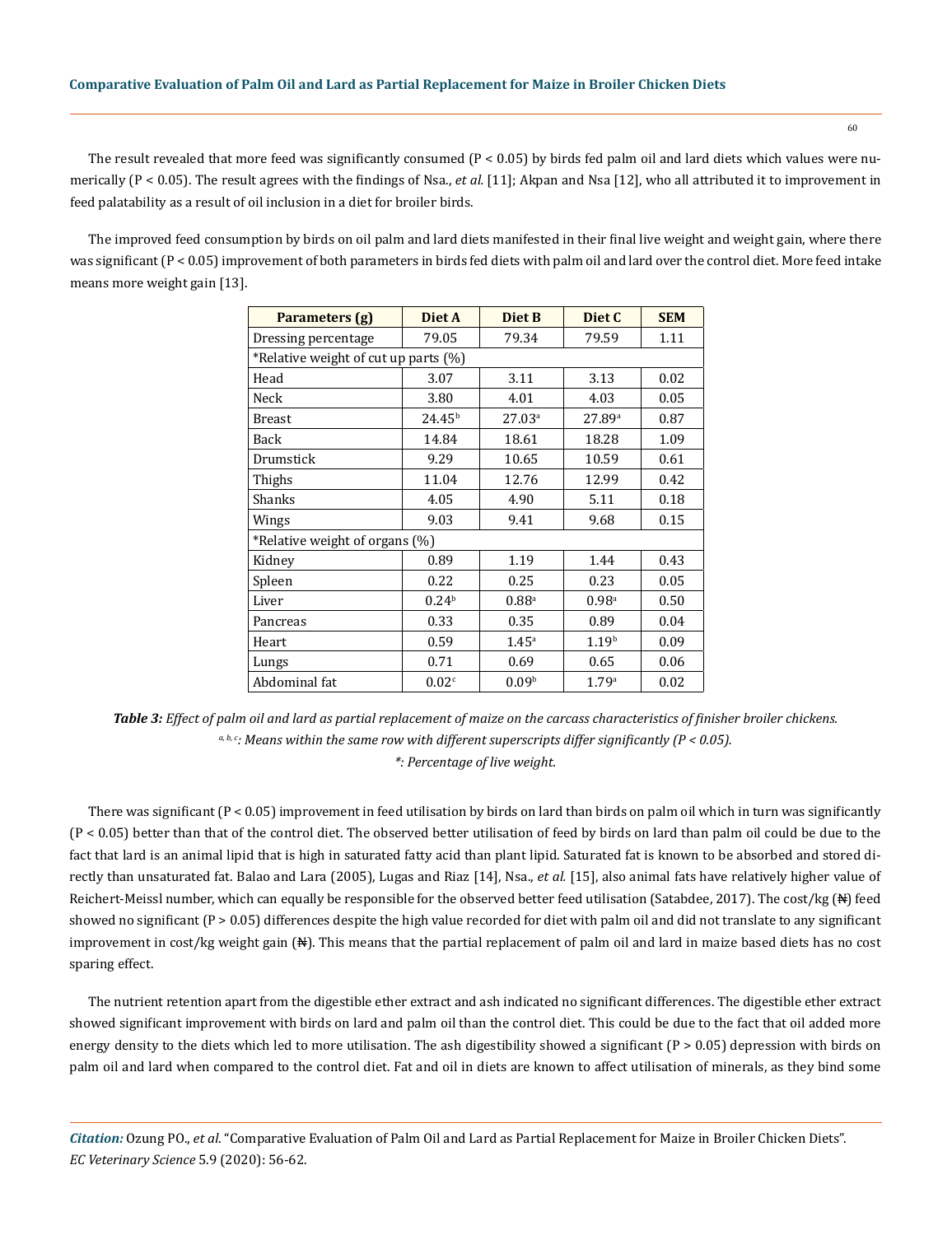minerals making them unavailable; also rancidity that might set in, in any form can destroy most of the minerals. Some scientists have advocated increase input of minerals and vitamins beyond their recommended levels in feeds that are of high oil content [5]. The abdominal fat deposition was significantly (P < 0.0) higher in birds on lard, followed by birds on palm oil. The differences in values of birds on the two diets confirmed findings by Sanz., *et al.* [5], Akpan and Nsa [12] that fat metabolism and deposition in poultry can be affected by different dietary fats.

On carcass characteristics, significant differences were observed only in the liver out of all the organs examined. Percentage weight of liver and heart were significantly (P < 0.05) enlarged in birds fed lard and palm oil diets. This confirms the fact that liver is where bile is produced, which helps in the emulsification of fat. More fat/oil means more pressure on the liver to produce more bile. This pressure on the liver might cause the liver to enlarge to meets its primary function. The heart showed significant  $(P < 0.05)$  differences in weight with the highest weight recorded for birds on lard followed by palm oil. The observed higher weight of heart of birds on lard was specifically due to deposition of more fat on the heart tissues. This confirms the reason why people on meat/fat are easily prone to related heart diseases like stroke and heart failure than people on plant fat oil. Fat from animal origin can easily settled or deposited on sensitive organs, adipose tissues and under the skin because of high content of saturated fatty acids (Satabdee, 2017) [16].

## **Conclusion**

The results of this study have shown that 4% lard (animal lipid from pigs) is a better source of energy than palm oil (plant lipid) in broiler finisher diets in terms of growth performance but with the demerit of encouraging more abdominal fat deposition.

## **Bibliography**

- 1. McDonald P., *et al.* "Animal Nutrition". 4th edition. New York, McGraw-Hill Book Co (1991).
- 2. Zelenta W., *et al.* ["Effects of different dietary fat sources on performance and carcass characteristics of broilers".](https://www.sciencedirect.com/science/article/pii/S0377840196011261) *Animal Feed Science and Technology* [24.4 \(1997\): 27-34.](https://www.sciencedirect.com/science/article/pii/S0377840196011261)
- 3. Obioha FC. "A guide to Poultry Production in the Tropics". Enugu: Acena Publisher (1992): 45.
- 4. Bryant MW and Roland DA. "Optimizing dietary energy for profits and performance of two strains of white leghorns". International Poultry Scientific Forum. Abstract, Atlanta, G. A. USA (2005): 21.
- 5. Sanz M., *et al.* ["Abdominal fat deposition and fatty acid synthesis in broiler chickens fed diets containing saturated rather than unsatu](https://academic.oup.com/jn/article/130/12/3034/4686276)rated fat". *Journal of Nutrition* [130 \(2001\): 3034-3035.](https://academic.oup.com/jn/article/130/12/3034/4686276)
- 6. [Baino NC and Lara LC. "Oil and fat in broiler nutrition".](https://www.scielo.br/scielo.php?pid=S1516-635X2005000300001&script=sci_abstract) *Brazilian Journal of Poultry Science* 1.1 (2005): 129-141.
- 7. Google Earth. Geo Names, Geographical data base, Travelling Guide for Calabar, Cross River State, Nigeria Time Zone, latitude, longitude elevation and map/satellite image (2017).
- 8. [A.O.A.C. "Association of Official Analytical Chemists". Official Methods of Analysis 15](https://link.springer.com/article/10.1007/BF02670789)th Edition. Washington D.C (1990).
- 9. SPSS. Statistical Package for Social Sciences, SPSS Inc., Chicago (1999).
- 10. Duncan DB. "Multiple Range F Tests". *Biometrics* 11 (1995): 1-42.
- 11. Nsa EE., *et al.* "Growth performance and economy of maize sievate as a replacement for maize in broiler finisher diet". Proceedings of the 14th Annual Conference of Animal Science Association of Nigeria (ASAN), Ogbomoso (2009): 14-17.

*Citation:* Ozung PO., *et al*. "Comparative Evaluation of Palm Oil and Lard as Partial Replacement for Maize in Broiler Chicken Diets". *EC Veterinary Science* 5.9 (2020): 56-62.